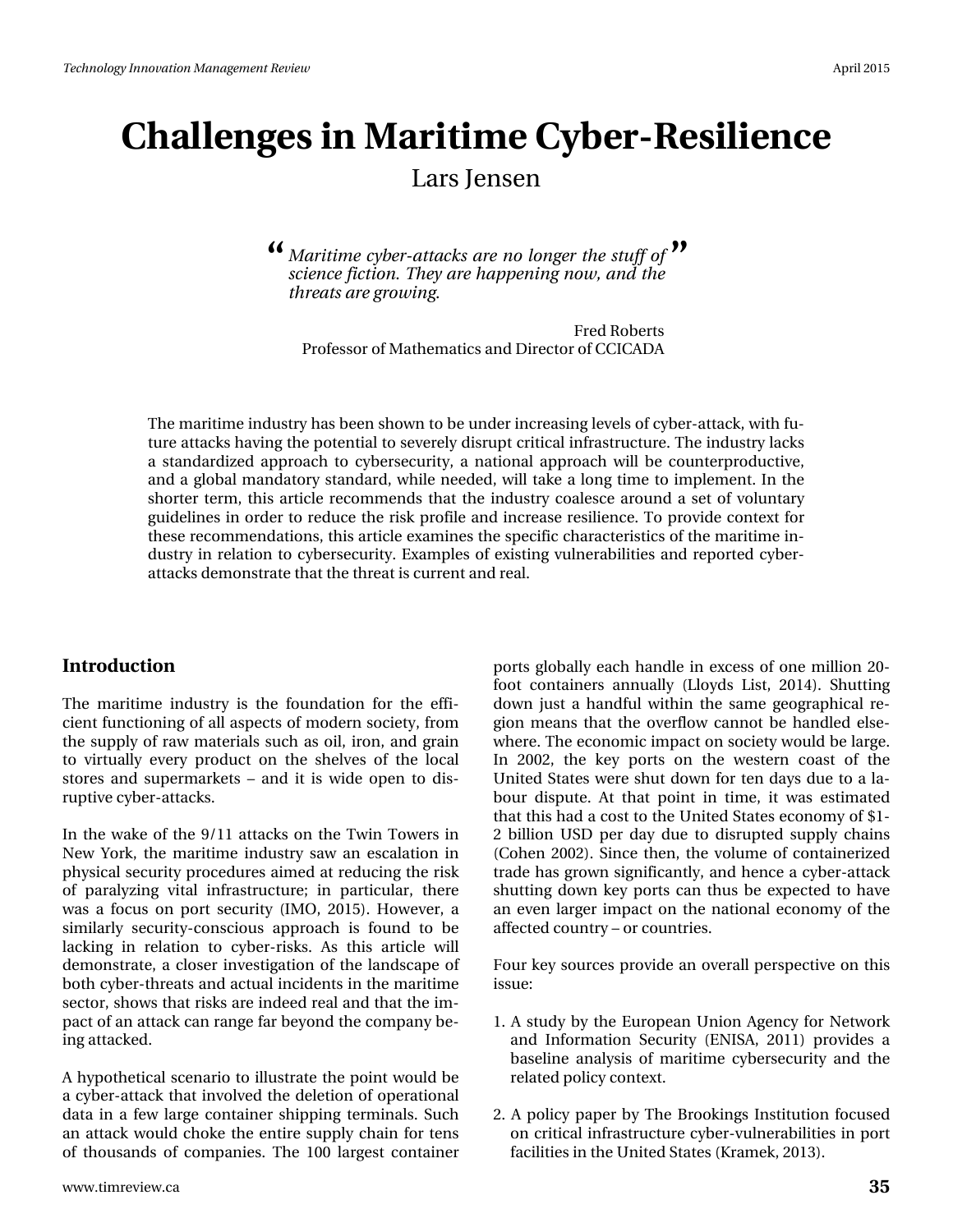## **Challenges in Maritime Cyber-Resilience**

*Lars Jensen*

- 3. A United States Senate (2014) inquiry into cyber-intrusions emphasized the threat of cyber-attacks on the networks of the United States Transportation Command, which is responsible for Department of Defense transportation, including maritime transportation.
- 4. A whitepaper issued by the author's maritime cybersecurity company, CyberKeel (2014a), examined the vulnerability of the maritime industry to various cyber-risks and highlighted its lack of adequate defenses.

Generally, these studies all arrived at the same conclusion, albeit while covering different sub-domains. The various authors found the levels of cybersecurity to be very low and that significant and dedicated efforts were needed to improve the situation. They furthermore showed that the amount of publically reported incidents do not represent the actual amount of malicious activity ongoing in the industry – a fact particularly underscored by the US Senate inquiry, which revealed a large gap in reporting despite such reporting being mandatory in stated contractual terms with suppliers.

This article aims to propose immediate and longerterm steps the industry can take to improve its cyber-resilience. It will initially examine the specific characteristics of the maritime industry that are of importance in relation to cybersecurity. It will assess whether certain types of threats are to be considered theoretical or whether they have in fact already been seen, and then it will identify the likely entities behind the threats. Finally, the emerging view of the industry will be used to recommend how cybersecurity and cyber-resilience can be improved in the maritime industry in both the short and long term.

#### **Industry Characteristics**

In terms of cyber security, the maritime industry has a range of characteristics that makes it difficult to implement solid cyber-defenses. To illustrate the point, it is worthwhile examining how a generic container shipping line operates. A large container shipping line will have offices spread across 150 different countries. They own, and hence control, half of these offices, but for the other half, they rely on the services of local agents. The shipping line thus has to share access to key backend systems with a large number of local agents who have their own IT infrastructure, and where the shipping line usually has extremely limited insight, and influence, on the cybersecurity standards.

Additionally, the shipping line may be operating a fleet of 300 vessels of which they own 150. The other 150 vessels are chartered from a wide range of vessel-owning companies for short- or medium-term duration. The shipping line will not have the ability to control the IT structure onboard vessels chartered for a shorter period. Even for the vessels the shipping line owns, cybersecurity on vessels tend to be an issue. In many shipping companies, the IT department located at headquarters tends to be in charge of land-based IT systems, whereas the vessel-based IT systems fall under the purview of the marine technical department – who often have very limited IT background knowledge. Adding to the challenges, the shipping line may not be the one fully in control over the crewing of the vessel, hence opening an avenue for social engineering intrusion on board the vessels themselves. A tangible example of such a scenario was shared with CyberKeel by a physical maritime security company. They had experienced a vessel approaching the Gulf of Aden, which at the time had a significant piracy risk. However, prior to entering the Gulf of Aden, it was discovered that a person onboard the vessel had been uploading significant amounts of images to a Facebook account – images that provided a detailed look into the safety measures in place on the vessel. The ability to do this is a consequence of the recent, rapid roll-out of "crew welfare", which is the term most often used to indicate making Internet access available to crew using satellite connections.

Finally, when a container is moved from point A to point B, the information related to this movement may pass through between 10 and 50 different systems, each being controlled by different entities such as ports, customs offices, trucking companies, banks, shared-service centres, and industry information portals. These entities do not share a common IT infrastructure, nor do they have any agreed cybersecurity standards. At CyberKeel, we have asked several of the major players in the industry who provide IT systems or IT services how often their customers ask about the cybersecurity aspects of a link-up. The answers are that this is not the norm, the discussion is basically focused on functionality. Given that the successful movement of illicit cargo, or the theft of cargo, only requires successful penetration of one or two of these many hand-over points, it is easy to see how this system can be utilized by criminal elements.

The industry is hence characterized by companies who may have solid control of central parts of their own IT landscape, but have limited – or no – control over more "remote" parts of the landscape. These remote parts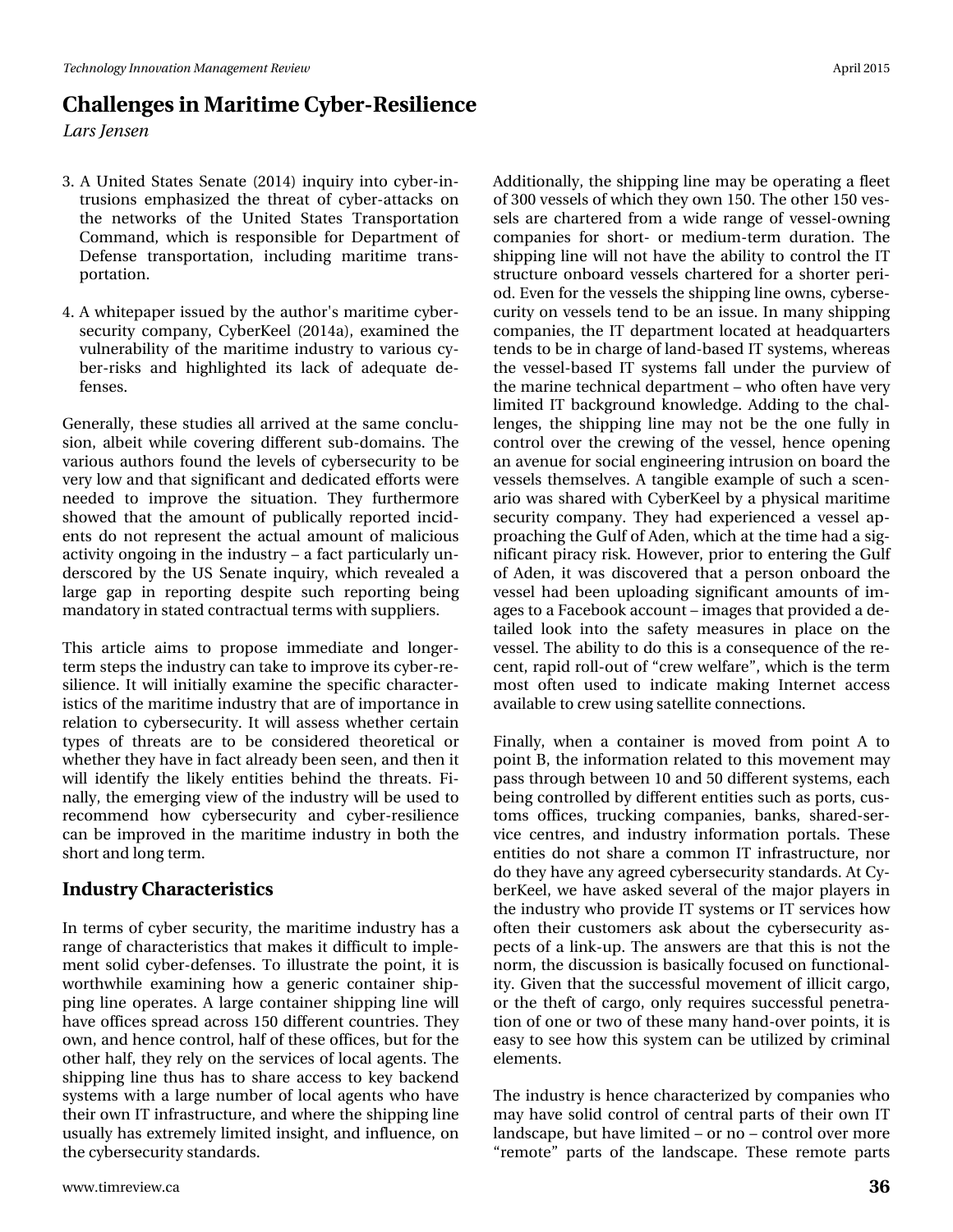# Fkdochqihv#q#Pdulwlph#Flehu0Uhvldhqfh Od w#Mig vhg

wkxv#suhvhqw#dq#hdv|#dffhvv#dssurdfk#wr#dwwdfnv#gluhf0 what they were have the with the Wedgay f ds h1

### Lv#wkh#Wkuhdw#JhqxlqhB

Dv#F| ehuNhho#dssur df khg#p dqdj hp hqw#od| huv#lq#p dq| # pdu/whph#frpsdqlhv#q#wkh#luvw#kdoi#i#5347#q#wkh#wrslf# ri#f|ehuvhfxulw|/#pdq|#yrlfhg#wkh#rslqlrq#wkdw#wkh# vk uhdw#dsshduhg#w #eh#p ruh#wkhruhwfdd#wkdq#uhdo#Divhu# doo/#wkh#dfw#wkdw#vrphwklqj#dq#eh#grqh#lv#qrw#wkh#vdph# dv#vrpherg|#dfwxdoo|#jrlqj#wkurxjk#wkh#wurxeoh#ri#gr0 lqj#w#

Dv# d# f r q vht x hq f h/#  $F$ | e huNh h d# l vvx h g # d # z k l vhs ds h u  $+$ F ehunhhol#5347d,#dqg#vxevhtxhqvol#vvoluvhg#d#prqvkol# qhz vohwhu# doohg#P dulqh#F|ehuz dwfk#wlq|xuofrp 2r}{xng8,# lqf oxglqj#dq#lghqwlifdwrqv#ri#dfwxdo#dwodfnv#dfurvv#wkh# p duwp h#whfwru#Wrp h#dwelfnv#kdg#dahdg|#ehhq#nqrzq/# sduwfxoduo)#zlwklq#wkh#flehuvhfxulw|#vhfwru/#exw#wwoo#ds0 shdung#ww #eh#uhadwlyho #xqnqrzq#e| #pdulwiph#pdqdjhuv# Dgglwr qdool/#d#qxp ehu#ri#dwodfnv#z huh#ghvfulehg#wkdw# xqwo#kkhq/#kdg#chhq#uhodwlyho|#xqnqrzq1

Rgh#vxfk#gflghqw#zdv#d#flehu0dwwdfn#djdlgw#wkh#Ludgl0 dq#vklsslqj#blqh#LULVO/#zklfk#wrrn#sodfh#lq#Dxjxw#5344# #lwhg#q#F|ehuNhho/#5347d,1#Wkh#dwwdfnv#gdpdjhg#doc#wkh# gdvd#uhodvhg#wr#udvhv/#ordglqj/#fdujr#qxpehu/#gdvh#dqg# sodf h/#p hdqlqj#wkdw#%qr0rqh#nqhz#zkhuh#frqwdlqhuv# z huh/#z khwkhu#wkh|#kdg#ehhq#ordghg#ru#qrw#z klfk# er {hv#z huh#r qerdug#wkh#vklsv#ru#r qvkruh%#+F|ehuNhho/# 5347d, #Dowkr xj k#wkh#fr uuhfw#gdwd#z dv#hyhqwxdoo|#uh0 www.uhg/#wkh#frpsdq|Šv#shudwirqv#zhuh#vljqlilfdqwo|#p0 sdfwhg=#wkh#frpsdq|Šr#lqwhuqdo#frppxqlfdwlrq# qhwz run#z dv#glvux swhg/# dujr#z dv#vhqw#wr#wk h#zurqj#ghv0 who dwir qv/#dqg#wkh#frpsdq|#vxiihuhg#vhyhuh#ilqdqfldd# or whv#q#dgglwlrq#wr#or whv#ri#dfwxdo#fdujr#D#vlplodu#dw0 wdf n#rq#d#pdmu#qwhuqdwlrqdd#frqwdlqhu#Jqh#zrxog#kdyh# d#fulssolqj#hiihfw#rq#wkh#vxsso|#fkdlqv#ri#wkrxvdqgv#ri# lqwhuqdwlrqdo#rpsdqlhv1

Darwkhu#qflghqwtzdv#luw#uhsruwhg#e|#FlehuNhho#edvhg# rq#d#ruhqvlf#dqdqvlv#shuiruphg#e|#Fohduvn|/#d#lehu0q0 whoolj hqf h#f r p sdq|#+F|ehuNhho/#5347e, #D#qxp ehu#ri# p duwhp h#frp sdqlhv#'#sulqflsdoo|#vklsslqj#dqhv#dqg# exqnhu#xho#xssolhuv##zhuh#qilow.dvhg#zlvk#d#uhprvh#df0 fhw#wrd#AVklv#uhprwh#dffhw#zdv#xvhg#wr#prqlwru#hpdlo# frppxqlfdwlrq#dqg#vxevhtxhqwo|#vsrri#wkh#frppxqlf0 dwtr g#uhvxowlgi#lq#d#fkdqjh#ri#edqn#dffrxqw#lqirupdwtrq# shuvdlqlqj#wr#odujh#sd|phqwr#Wklv#w|sh#ri#lqflghqw#lv# dovr#nqrzq#lq#rwkhu#lqgxwwJhv/#exw#zdv#lluw#uhsruwhg#lq# wkh#p dulwip h#vhfwru#q#odwh#53471

Lq#dgglwr q#wr#lghqwi|lqj#dfwrdd#dwrdfnv/#F|ehuNhhd# p dgh#d#vlp soh#lqyhvvkjdwlrg#ri#wkh#83#odujhvv#frqwdlghu# vklsslqj#dqhv#zkr#froohfwlyho|#frqwuro#<7(#ri#wkh#jore0 doff r gwdlghu#yhvvho#dnhw#HF|ehuNhho/#5347d,1#Wkh#gyhvv0 lj dw'r q#z dv#vlp soh#lq#wkh#vhqvh#wkdw#r qo| #wz r#dvshfww# z huh#whw hg #Rqh#whw#z dv#iru#srwhqwldd#VT O#lqmlfwrq# yxoghudeldwhy#wkh#rwkhu#zdv#d#vlpsoh#Vkrgdq#vhdufk# iru#dffhwleoh#kdugzduh#uxqqlqj#d#v|whpv#yhuvlrq#zlwk# nqrzq#n{sorlw#dydlodeoh1#Nkh#uhvxow#zhuh#Mkdw#6: #rxw# ri#kh#83#duulhuv#h{klelwhg#yxoqhudeldwhv1

#### Z kr#Shuirup v#wkh#Dwndfnv

Wikh#p r whydw'r qv#r i#wkh#dwodfnhuv#lq#wkh#p dulwlph#whfwru# dsshdu#gr#gliihuhqw#wkdq#q#d#qxpehu#ri#wkhu#qgxwwq# vhf w w#Vrp h#dwdf nv#duh#p r wlydwhg#e|#ilqdqfldd#jdlq/# wkrxjk#urp#ydulrxv#dqjdnv1#Vrph/#dv#looxwudwhg#hduolhu/# dlp#dw#whdologi#prqh|#gluhfwo|#lurp#wkh#wdujhwhg#frp0 sdglhv#Rwkhw#duh#dlphg#dw#iru#h{dpsdn/#frqwudedgg# f duj r #D#z Ighd #sxedfl}hg#f|ehu0qwuxvlrq#hqdedng#d# guxj#vpxjjdqj#rshudwlrq#wkurxjk#wkh#sruw#ri#Dqwzhus# +Edwhp dq/#5346,/#z khuh#wkh#whup lqdd#r shudwlrq#v| wwhp # k dg#chhq#shqhw.dvhq/#doorzlqi#vpxjjdhuv#wr#h{wudfw#frq0 wollghuv#urp#wkh#whuplgdo#xvlgi#pdglsxodwhg#gdwd1

Darwkhu#wlsh#ri#dwodfn#lv#dlphg#dw#srwhqwldool#lqilow.dw0 lqj/#frqwuroolqj/#u#gdpdjlqj#ulwfdc#qiudwuxfwruh1#Wkh# joredo#vklsslqj#lqgxvvu|#lv#xqghqldeo|#dq#hohphqw#ri# ful wifd chargi ud wux fwx uh#wr#doo#gdwlrgv/#llyhq#wkdw#d#glvux s0 whrq#frxonq#kdyh#d#vljqlilfdqw#lpsdfw#rq#qdwlrqdo#hfr0 qrp lhv##qrw#wr#phqwlrq#wkh#udplilfdwlrqv#ti#glvuxswlqj# vklsslqj#vhuylfhv#uhodvhg#wr#pldvodu|#shudvlrqv#Wkh#uh0 sruw#urp#wkh#XV#Vhqdwh#qtxlu|#ghvfulehg#hduolhu#grfx0 phqwhg#83#lqww.vlrgv#lqwr#vxssdhuv#iru#wkh#Xqlwhg# Wodwhv#Wudqvsruwdwlrg#Frppdgg#lg#d#vsdg#ri#rgh#lhdu# +Xqlvhg#Vvdvhv#Vhqdvh/#5347,1#Lq#vhupv#ri#vklsslqj/#vkh# uhsruwidovr#grwhg#wkdw#rpphufldd#yhwhov#kdqgdng#<8(# ri#doo#plolvodu|#gu|#dujrhv#q#53451

## $F$ r qf  $\alpha$  vlr q

Lq#wkh#frqwh{w#ri#f|ehu0fulph#uhodwhg#wr#wkh#wkhiw#ri# prqh|/#wkh#pdulwiph#lqgxwwu|#lv#lxqgdphqwdoo|#qr#gli0 ihuhqw#iurp#rwkhu#lqgxwwdhv#Fulplqdov#zloo#xvh#zhdn0 qhwhv#wr#ewdlq#d#lqdqfldd#sd|rii/#dqg#wkh#pdlq#ylfwlp# ri#vxfk#dwndfnv#lv#wkh#frpsdq|#orvlqj#wkh#prqh|1# Krzhyhu/#wkh#qdwxuh#ri#wklsslqj#dovr#uhvxow#lq#d#vlwx0 dwir q #z k huh # | e hu0dwd f nv / # hy hq # wk r v h # r q d T # d l p hg # dwid # viqjoh#frpsdq|/#dq#kdyh#vljqlilfdqw#Jssoh#hiihfw#lqwr# hqwluh#qdwlrqdd#hfrqrplhv#Dv#dq#h{dpsdn/#d#udqvrp0 z duh#dwafn#djdlqw#d#ihz#nh|#frqwalqhu#whuplqdow#dq#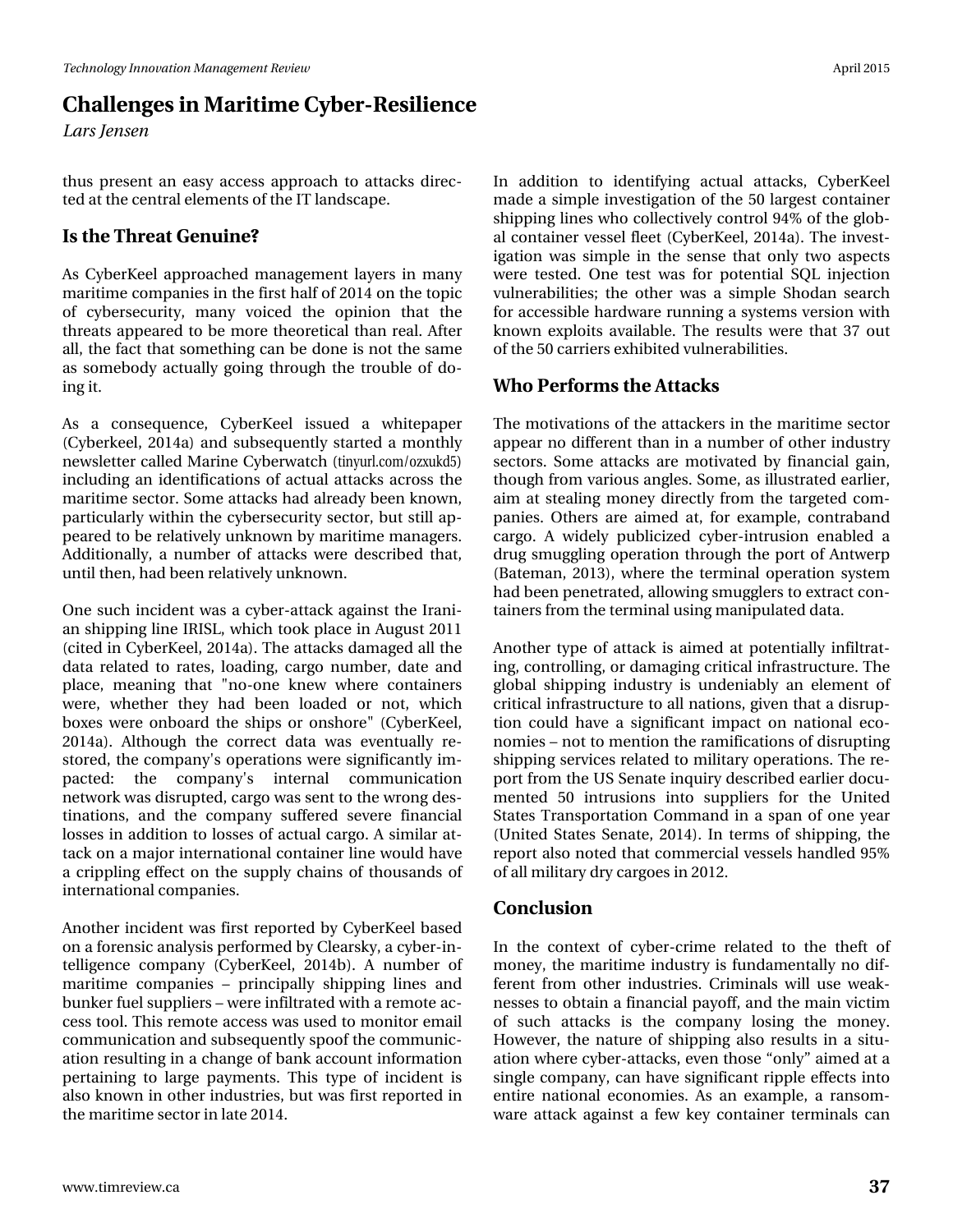# Fkdochqihv#q#Pdulwlph#Flehu0Uhvldhqfh Oduv#Mig vhg

fulssoh#dq#hqwluh#qdwlrqdo#ru#uhjIrqdo#xxssoj#kdlq/#uhv0 xowlogi#lq#orvvhv#vliqlilfdqwoj#rxw#ri#sursruwlrq#zlwk#wk.h# or w#vxiihuhg#e|#wkh#frpsdq|#xqghu#dwwdfn#Ru/#hyhq# z r wh/#uhp r wh#wdp shulqj #z lwk# q0er dug#yhvvho#v| whp v# ' # vrp hwklqj # wkdw# kdv#ehhq#ghp rqvwudwhg# dv#ihdvledh## fdq#uhvxow#q#fdwdvwursklf#hiihfw#zlwk#qrw#qo|#hfrqrp0 If #exw#dowr#vliglilfdgw#ngylurgphgwdd#psdfwv1

Lq#rughu#wr#lpsuryh#wkh#vlwxdwlrq/#lw#lv#lpsruwdqw#wkdw# wkh#p duwip h#lqgxwwd #udslgo|#ghyhorsv#d#vhw#ri#ehww# sudf wf h#j xlgholqhv#wr#lp sur yh#wkh#vlwxdwlr q/#z kloh#dw# wk h#vdp h#vlp h#z r unlqj#r q#d#or qj hu0vhup #sodq#wr#lqwur0 gxfh#joredd#f|ehuvhfxulw|#wodqgdugv1#Qdwlrqdd#jryhuq0 p hqw#q#p dq|#sodf hv#qhhg#wr#qf uhdvh#wkhlu#dz duhqhvv# ri#wkh#fulwfdc#yxoqhudelolwhv#ri#wkhlu#sruw#qiudvwuxfwxuh# v| who v#dqg#surylgh#wkh#qhfhwdu| #vxssruw#wr#doorz#iru# dq#p sur yhp hqw#q#|ehuvhf xulw| #

Wikh#xuuhqw#kdoohqjh#v#wkdw#qr#sudfwlfdd#xlgholqhv#duh# lq#sodfh#iru#wkh#pdulwlph#vhfwru/#dqg#jlyhq#wkh#joredo# qdwx uh#ri#wkh#pdulwlph#lqgx wwu /#qdwlrqdool#pdqgdwhg# jxlghdqhv#duh#kljko|#dnho|#wr#ehfrph#frqidfwlqj#dqg# khqfh#frxqwhusurgxfwlyh#dv#yhvvhov#pryh#dfurvv#gliihu0 hqweddwr gdd#naulvglfwlr gv#

Uhdfklgj#d#frgvhgvxv#rg#wdggdugv#zrxog#uhtxluh#wkh# lqyr gyhp hqw#r i#wkh#Lqwhuqdwlr qdd#P dulwlp h#Rujdql}d0 whrq#ALPR>#zz1pr1ruj, \*krzhyhu/#wklv#surfhvv#zloo#bhnlq# wdnh#pdq|#|hduv#wr#frph#wr#iuxlwlrq1#Lq#wkh#lqwhulp/#d# sudfwlfddddssurdfk#zrxog#eh#wkh#udslg#hwodedlwkphqw#ri# yr oxgwdul #joredo#jxlgholghv#wkdw#khljkwhq#vhfxulw|#lq0 gxwu|0zlgh/#dqg#vxfk#dq#dssurdfk#frxog#eh#ehqhil0 fldoo)# dqfkruhg#zlwk#lqgxwwd 0zlgh#ehw#sudfwlfh# ir uxp v#vxfk#dv#wkh#Edowlf#dqg#Lqwhuqdwlrqdd#Pdulwlph# Frxqflo#+ELPFR>#elpfr1ruj,1#Vxfk#dqfkrulqj#zrxoq#do0 orz#pdulwhph#frpsdqlhv#wr#srro#wkhlu#uhvrxufhv#uhodwhg# w #wk h#ghf hvvdul #dqdd vlv#dqg#uhvhduf k/#dv#z hoo#dv#dwwdf w# wkh#dwhqwlrq#ri#LW#frpsdqlhv#wrzdugv#ghglfdwhg#pdul0 who h#f|ehuvhfxulw|#vroxwlrqv1#Wklv#dssurdfk#zrxog#ixu0 wk.hu#xssruw#wk.h#dgrswlrq#i#yroxqwdul#xlgholqhv1

P duwip h#r ujdql}dwir qv#vkrxog#wkhq#eh#hqfrxudjhg#wr# dgrsw#wk.hvh#yroxqwdu|#jxlgholqhv#xvlqj#wk.uhh#sulqflsdo# wro.—#,#qirupdwtrqdo#fdpsdljqv#gluhfwhg#dw#wkh#pdul0 who h#frp sdqlhv#q#whup v#ti#wkh#lehu0uJvnv#wkh|#dfh>#l,# suhwxuh#iurp#fxwwrphuv#zkr#duh#pdgh#lqfuhdvlqjd# dz duh#i#wkh#ulvn#wr#wkhlu#idujr#q#idvhv#z khuh#p dulwlp h# frp sdqlhv#odfn#f|ehu0ghihqvhv=#dqg#lqdoo|#ll,#%|ehu0 suhp lxp v%# q#qvxudqfh#srdflhv#wkdw#uhidnfw#wkh#ghjuhh# wr#z klfk#pdulwlph#frpsdqlhv#dgkhuh#wr#wkh#yroxqwdu|# j xlgholqhv1#Dovr/#qdwlrqdo#jryhuqphqwr#frxog#sod|#d#nh|#

ur oh#lq#khoslqj#lghqwli|#dqg#p ds#r xw#wkh#f|ehu0ulvnv# idfhg#e|#pdulwhph#frpsdqlhv#zlwklq#wkhlu#zq#grpdlq/# dqg#p dnh#vxfk#dqdqvhv#uhdglq#dydlodedn#wr#p dulwlph# frp sdqlhv#Dgglwtrqdool/#jryhuqphqw#frxog#hpskdv0 I} h# rooder udwir q#z lwk#wk h#LP R#wr#dw0wudfn#wk h#ghyhors0 phqw#dqg#dgrswlrg#ri#pruh#elqglqj#f|ehu0wodqgdugv#q# wkh#xwxuh1#Wrjhwkhu/#wkhvh#whsv#zrxog#eulgj#xv#juhdwhu# f ehu $\Omega$ uhvidhqf h#iru#wkh#hiilflhqw#ixqfwlrqlqj#ri#wkh# p dulwip h#qgxwwu|/#xsrq#zklfk#zh#doo#ghshqg1

#### Der xwork h#Dxwkru

Oduv#Miqvhq#lv#FHR#dqg#Fr0lrxqghu#ri#FlehuNhho/# dq#lqwhuqdwlrqdd#pdulwlph#f|ehuvhfxulw|#frpsdq|# edvhg#q#Frshqkdjhq/#Ghqpdun#Kh#v#d#uhfrjql}hg# joredo#n{shuw#q#frqwdlqhu#vklsslqj#pdunhwv/#kdylqj# z r unhg#lqlwldood #z r unlqj #l r u#P dhuvn#Olgh/#z k huh#k h# z dv#uhvsrqvledn#iru#joredc#lqvhooljhqfh#dqg#dqdqvlv# dv#z hoo#dv#h0Frpphufh1#Lq#5344/#kh#irxqghg#VhdLq0 wholfP dulwip h#Dqdojvlv/#dqg#kh#lv#ixuuhqwoj#wkh#FHR#ii# VhdLqwholFrqvxowlqj#q#dgglwlrq#wr#ehlqj#FHR#ri#F|0 ehuNhhof#Kh#krogv#d#SkG#q#Wkhruhwfdd=Sk|vlfv#urp# wkh#Xqlyhuvlw|#ri#Frshqkdjhq/#dqg#kh#kdv#uhfhlyhg# ww.dvhil #dqg#dndghuvkls#wudlqlqj#iurp#wkh#Orqgrq# Exvighw# Vf kr r o# dqg# wkh# Fr shqkdj hq# Exvighw# Vfkrro1

## Uhi huhqf hv

- Edwhp dq/#W#53461#Sr of h#Z duqlqj #diwhu#Guxj #Wudiilfnhuvš#F|ehu0 Dwdf n #EEF#Qhz v/#Rf wrehu#19/#53461#Dff hvvhg#Dsuld#1/#5348= kws=22z z z 1eef1frp 2qhz v2z ruog0hxursh05786<74:
- Frkhq/#V1#V1#53351#Hfrqrplf#Lpsdfw#ri#d#Zhw#Frdw#Grfn#Vkxwqrzq1# Ehunhoh / #FD=#Ehunhoh | #Urxqgvoleoh #q#wkh#Lqvhuqdwlrqdo#Hfrqrp | 1# kws=22z z z feulhfehunhdn| figx2sxedfdwr qv2vklsv( 535335( 53ilqd dsgi
- F| ehuNhhol#5347d'#P dulwip h#F| ehu0Ulvnv=#Yluwxdo#Sludwhv#dw#Oduj h#r q# wkh#F|ehu#Vhdv1#Frshqkdjhq=#F|ehuNhho1 kws=22z z z 1 | ehunhhof r p 2lp dj hv2sgi0ldnv2Z klwhsdshutsgi
- F|ehuNhhol#5347e#Vklsslqj#Frpsdqlhv#Vxffhwixoo|#Shqhwdwhg#iru# Prgh|#Wudqvihuv1#Pdulgh#F|ehuzdwfk/#Rfwrehu#41 kwns=22z z z 1f|ehun hhoffrp 2lp djh∨2sgi0iloh∨2Rfv153471sgi
- HQLVD1453441#F|ehu#Vhfxulwl#Dvshfw#lq#wkh#Pdulwlph#Vhfwru1#Khudndrq/# Juhhfh=#Hxurshdq#Xqlrq#Djhqf|#iru#Qhwzrun#dqg#Lqirupdwlrq# Vhf x uw 1
	- kws=22z z z 1hqlvd1hxur sd1hx2df wlyWhv2Uhvldhqf h0dqg0
	- FLLS2f uwf do0qiudwuxf wx uh0dqg0vhuylf hv2ghshqghqf lhv0ri0 p dulwip h0wdqvsruw0wr0ffw2f|ehu0vhfxulw|0dvshfwv0lq0wkh0
	- p duwp h0vhf w u04